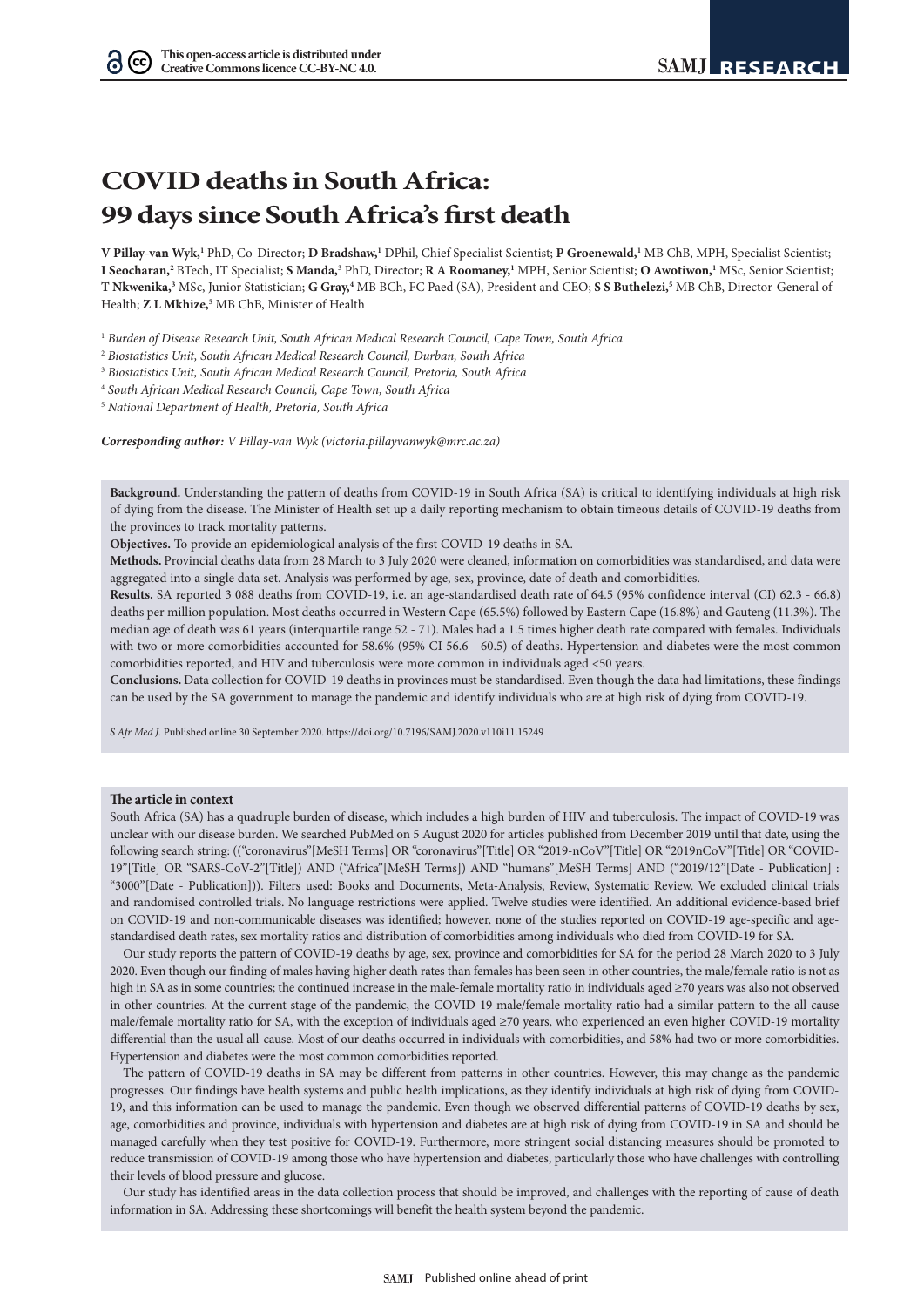South Africa (SA) is one of the first countries on the African continent to tackle COVID-19 head-on. Our country is different from the developed countries that have already faced the full force of the pandemic, due to its quadruple burden of disease of HIV/ AIDS and tuberculosis (TB); other communicable diseases, perinatal conditions, maternal causes and nutritional deficiencies; noncommunicable diseases; and injuries.<sup>[1,2]</sup> These factors have left much uncertainty about how the pandemic would progress in SA. COVID-19 reached SA about 6 weeks after the outbreak in Europe<sup>[3,4]</sup> and on 11 March 2020 the World Health Organization (WHO) characterised COVID-19 as a pandemic.<sup>[5]</sup> The SA government, guided by the WHO and the progress of the outbreak in other parts of the world, locked down the country to give provinces time to prepare for the onslaught of COVID-19. On 27 March 2020, we heard the sad news that SA had experienced its first death from COVID-19.<sup>[6]</sup> By the end of April there had been 103 deaths,[7] which increased to 683 deaths by the end of May<sup>[8]</sup> and to over 2 657 deaths by the end of June.<sup>[9]</sup> Due to the time lag for the national cause of death data based on death notifications to be processed, the Minister of Health has set up a daily reporting mechanism to obtain timeous details of COVID-19 deaths from the provinces to track the progression of the pandemic.

# **Objectives**

This article reports on COVID-19 deaths for SA and its nine provinces for the first 99 days since our first COVID-19 death.

# **Methods**

The COVID-19 death reports provided to the National Department of Health (NDoH) by each province between 28 March and 3 July 2020 were used in this analysis. The data were provided in an unstandardised format from each province in either PDF documents or Microsoft Excel workbooks. The variables and clinical information provided by each province varied. In data sets with identifiers, duplicate records were identified and removed. Twenty-four duplicates were identified and removed from the data, 23 from Gauteng and one from Western Cape. It was not possible to identify whether there were any duplicate cases in Eastern Cape, as no identifiers were provided. The clinical data provided were interrogated in order to identify comorbidities, which were then recorded in a standard format for each individual (Annexure A, [http://](http://samj.org.za/public/sup/15249-1.pdf) [samj.org.za/public/sup/15249-1.pdf](http://samj.org.za/public/sup/15249-1.pdf)). Comorbidities were reported as a mix of full disease names and abbreviated names, sometimes including conditions that were a consequence of COVID-19 itself rather than comorbidities that the individual had prior to becoming ill with COVID-19. Variables that were common across the provinces were collated into a single data set and included date of death, age, province and comorbidities. The data set was checked for missing data (Annexure B, <http://samj.org.za/public/sup/15249-2.pdf>). Age was categorised into 5-year age bands, 10-year age bands and broad age bands <50 years, 50 - 69 years and ≥70 years.

Statistical analysis was conducted using Microsoft Excel (Microsoft Corp., USA) and Stata 15 (StataCorp, USA).

Summary statistics involved expressing continuous data as medians and interquartile ranges (IQRs) for age distribution across sex, province and comorbidities. Discrete or categorical data such as comorbidities were summarised using frequencies and percentages with the associated 95% confidence intervals (CIs) by age group, sex, province and comorbidities. Associations between presence or absence of a specific comorbidity and age group, sex and province were quantified by  $\chi^2$  tests and p-values, using a cut-off value of 0.05 for a statistically significant association. Death rates and associated 95% CIs<sup>[10]</sup> were calculated using mid-year population estimates

from the Thembisa model<sup>[11]</sup> and standardised using the WHO world standard population.[12]

## **Results**

A total of 3 088 deaths were provided from the nine provinces for the period 28 March - 3 July 2020. Table 1 shows the characteristics of individuals who were reported to have died from COVID-19. The median (IQR) age was 61 (52 - 71) years. The age was similar for both sexes. Only 20.3% of the deaths were in individuals aged <50 years, and 29.4% of those who died were aged ≥70 years. There were six deaths reported in children aged <10 years, accounting for 0.2% of the total deaths.

| Table 1. Characteristics of reported COVID-19 deaths in |
|---------------------------------------------------------|
| South Africa, 3 July 2020                               |

| Characteristics  | $\boldsymbol{n}$ | $\%$ | $(95\% \text{ CI})$ | Age (years),<br>median (IQR)* |
|------------------|------------------|------|---------------------|-------------------------------|
| Sex              |                  |      |                     |                               |
| Male             | 1602             | 52.0 | $(50.1 - 53.6)$     | $61(52 - 71)$                 |
| Female           | 1486             | 48.0 | $(46.4 - 49.9)$     | $62(52 - 72)$                 |
| Total            | 3 0 8 8          | 100  |                     | $61(52 - 71)$                 |
| Age categories   |                  |      |                     |                               |
| (years), 10-year |                  |      |                     |                               |
| bands            |                  |      |                     |                               |
| $0 - 9$          | 6                | 0.2  | $(0.1 - 0.4)$       |                               |
| $10 - 19$        | $\overline{7}$   | 0.2  | $(0.1 - 0.5)$       |                               |
| $20 - 29$        | 48               | 1.6  | $(1.2 - 2.1)$       |                               |
| $30 - 39$        | 189              | 6.2  | $(5.4 - 7.1)$       |                               |
| $40 - 49$        | 372              | 12.1 | $(11.0 - 13.3)$     |                               |
| $50 - 59$        | 744              | 24.3 | $(22.8 - 25.8)$     |                               |
| $60 - 69$        | 799              | 26.0 | $(24.5 - 27.6)$     |                               |
| $70 - 79$        | 562              | 18.3 | $(17.0 - 19.7)$     |                               |
| $\geq 80$        | 341              | 11.1 | $(10.0 - 12.3)$     |                               |
| Total            | 3 0 6 8          | 100  |                     |                               |
| Age categories   |                  |      |                     |                               |
| (years), broad   |                  |      |                     |                               |
| age bands        |                  |      |                     |                               |
| < 50             | 622              | 20.3 | $(18.9 - 21.7)$     |                               |
| $50 - 69$        | 1543             | 50.3 | $(48.5 - 52.1)$     |                               |
| $\geq 70$        | 903              | 29.4 | $(27.8 - 31.1)$     |                               |
| Total            | 3 0 6 8          | 100  |                     |                               |
| Province         |                  |      |                     |                               |
| Eastern Cape     | 519              | 16.8 | $(15.5 - 18.2)$     | $60(52 - 68)$                 |
| Free State       | 19               | 0.6  | $(0.4 - 1.0)$       | $68(55 - 76)$                 |
| Gauteng          | 348              | 11.3 | $(10.2 - 12.4)$     | $63(51 - 73)$                 |
| KwaZulu-Natal    | 98               | 3.2  | $(2.6 - 3.9)$       | $63(52 - 73)$                 |
| Limpopo          | 31               | 1.0  | $(0.7 - 1.4)$       | $56(42-66)$                   |
| Mpumalanga       | 7                | 0.2  | $(0.1 - 0.5)$       | $45(39-52)$                   |
| North West       | 36               | 1.2  | $(0.8 - 1.6)$       | $58(51 - 67)$                 |
| Northern Cape    | 6                | 0.2  | $(0.1 - 0.4)$       | $59.5(55 - 71)$               |
| Western Cape     | 2024             | 65.5 | $(63.8 - 67.2)$     | $62(52 - 72)$                 |
| Total            | 3 0 8 8          | 100  |                     | $61(52 - 71)$                 |
| Comorbidity      |                  |      |                     |                               |
| None             | 102              | 4.2  | $(3.4 - 5.0)$       | 56 (45 - 65)                  |
| >1               | 2 3 5 5          | 95.8 | $(95.0 - 96.6)$     | $62(53 - 71)$                 |
| Total            | 2457             |      |                     | $61(52 - 71)$                 |
|                  | (100)            |      |                     |                               |

CI = confidence interval; IQR = interquartile range. \*Median age and IQR not calculated for all groups.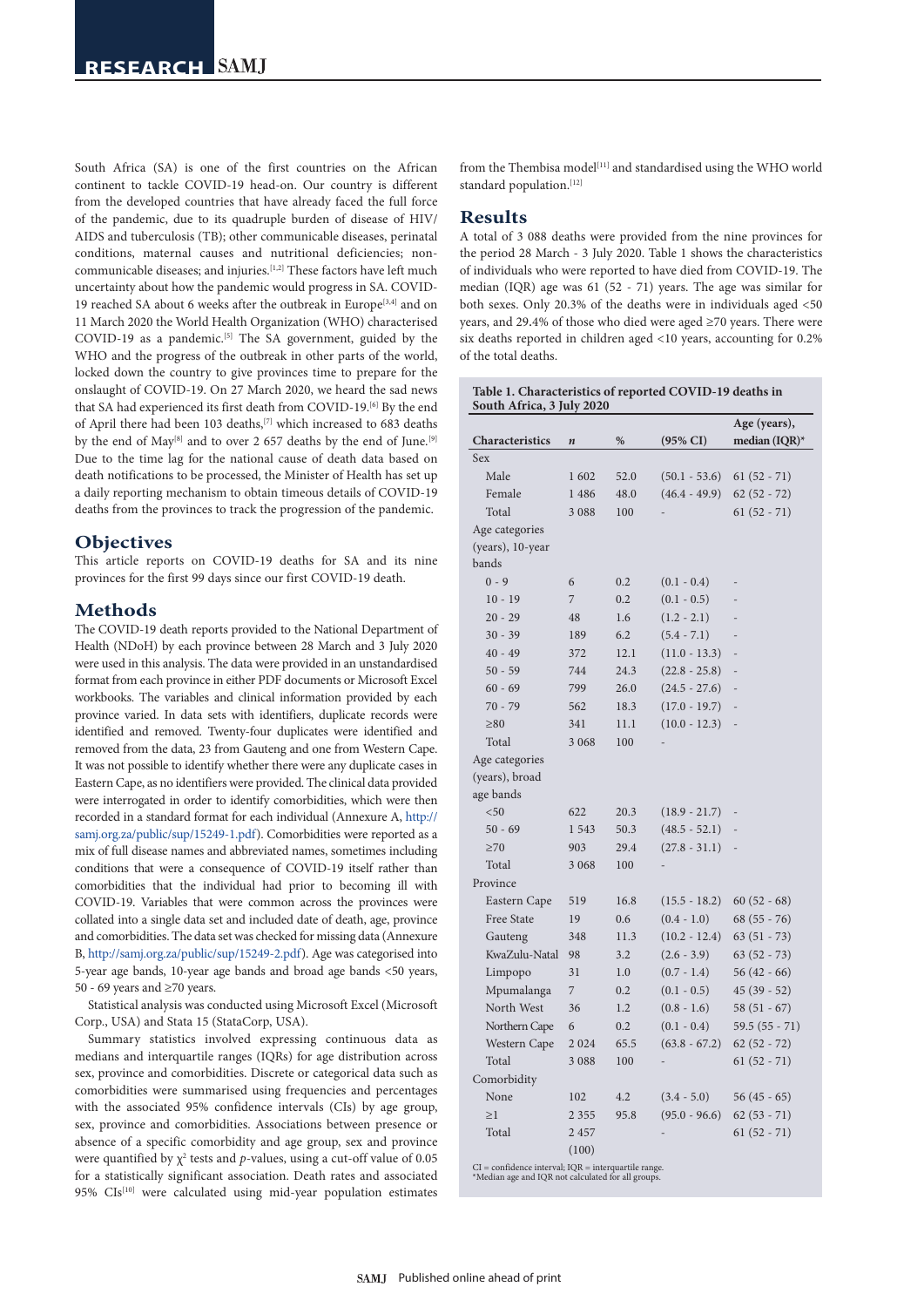Provinces with <100 deaths were combined due to small numbers and presented as 'other provinces'. Western Cape reported the highest number of deaths for SA (65.5%), followed by Eastern Cape (16.8%) and Gauteng (11.3%). The six other provinces collectively reported 6.4% of the deaths for SA (Fig. 1A).

Fig. 1B shows the increase in the number of deaths over time. March and April were combined due to small numbers, and June and July were combined as deaths for July only included deaths from 1 July to 3 July. There was an almost four-fold increase in deaths



*Fig. 1. Provincial distribution and death rates of COVID-19 deaths, as at 3 July 2020.*

between May and June-July. Fig. 1C shows the age-standardised death rate; this measure removes the effect of the age structure of the population and allows for direct comparison of death rates across provinces. Western Cape had the highest age-standardised death rate, followed by Eastern Cape and Gauteng.

The crude death rate for Western Cape was 288.9 deaths per million population (95% CI 276.3 - 301.5), that for Eastern Cape was 77.1 deaths per million population (95% CI 70.4 - 83.7) and that for Gauteng was 23.8 deaths per million population (95% CI 21.3 - 26.2). SA had a crude death rate of 52.1 deaths per million population (95% CI 50.3 - 53.9) (data not reported).

Fig. 2A shows the age pattern of deaths for the provinces. Even though the age pattern appears similar across the provinces, there were some differences, i.e. the highest number of deaths in Western Cape was in 60 - 64-year-olds, in Eastern Cape it was in 55 - 59-yearolds, and in Gauteng the majority of deaths were in 70 - 74-year-olds. Fig. 2B shows age-specific death rates; this measure accounts for the age structure and population size for each province. Age-specific death rates increased dramatically with age for Western Cape from ≥35 years and for Gauteng from ≥70 years, with Eastern Cape showing a different pattern (Fig. 2B).

Fig. 3 shows the age distribution of deaths for males and females in SA. The highest percentage of deaths occurred in the 55 - 59- and 60 - 64-year age groups for both males and females (Fig. 3A). The percentage of deaths of individuals aged <30 years was very low for both males and females, i.e. 2.0% (61 deaths). Age-specific death rates increased as age increased for both males and females (Fig. 3B). The death rate was was higher in males compared with females in those aged



*Fig. 2. Age distribution and death rates of COVID-19 deaths by province, as at 3 July 2020. For B, mid-year population estimates only available for age ≥80 years for the calculation of age-specific death rates.*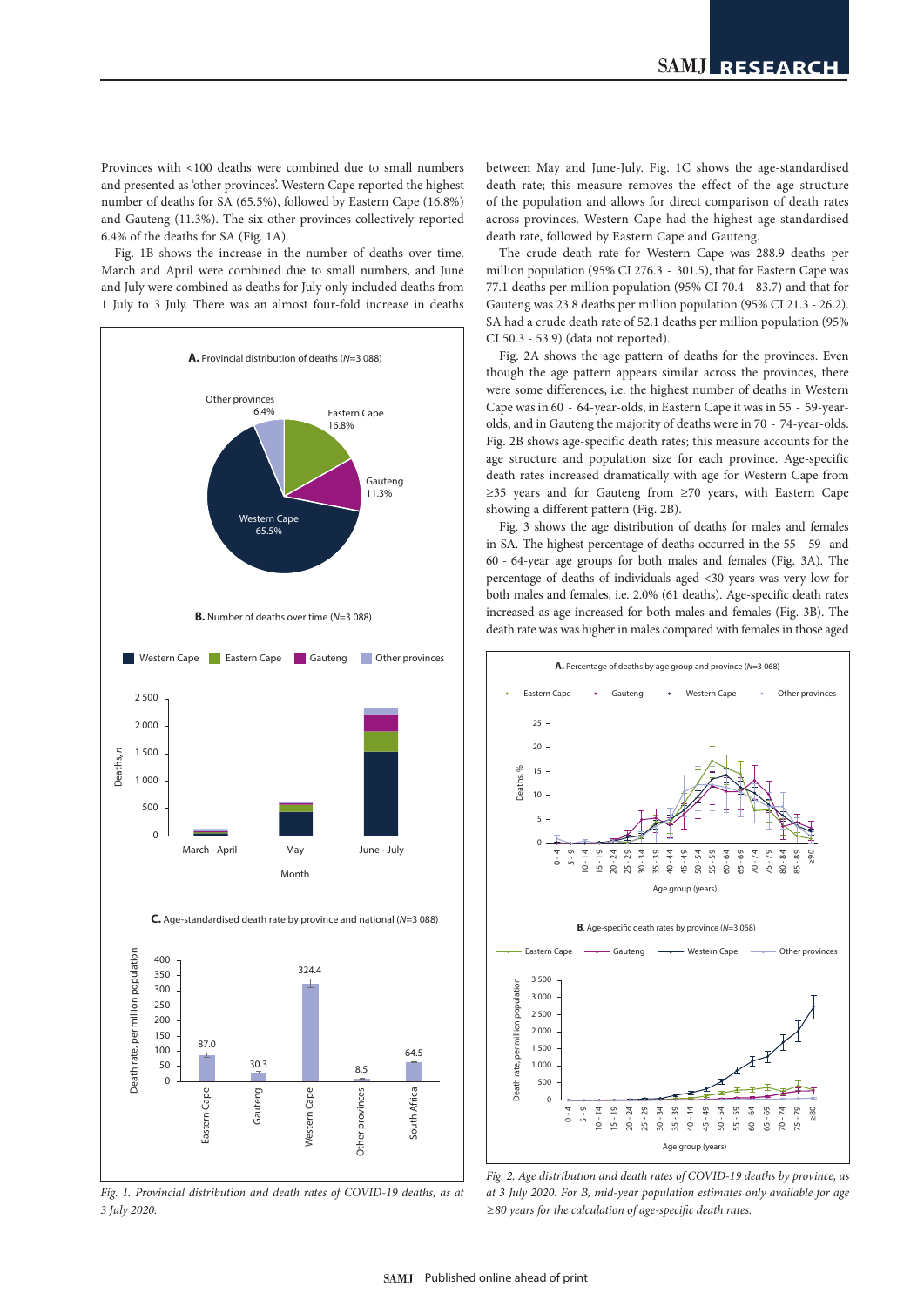≥40 years (Fig. 3C). As age increased, the COVID-19 mortality ratio increased. Comparison of the COVID-19 mortality ratio with the allcause mortality ratio for the year 2012 from the Second National Burden of Disease Study<sup>[2]</sup> for SA revealed that the COVID-19 mortality ratio was higher in individuals aged ≥70 years (Fig. 3C).

Fig. 4 shows the sex distribution of deaths for province and national. The pattern of male and female deaths across all provinces followed the national pattern, with more male deaths occurring compared with females, except for Eastern Cape, which reported more female deaths (Fig. 4A). However, once the effect of the population structure was removed, the age-standardised death rates



*Fig. 3. Age distribution of COVID-19 deaths by sex, as at 3 July 2020. For B and C, mid-year population estimates only available for age ≥80 years for the calculation of age-specific death rates. All-cause age-specific death rates were calculated using deaths from the Second National Burden of Disease Study for South Africa for 2012[2] and Dorrington[13] mid-year population estimates.*

showed that the male/female mortality ratio for Eastern Cape was similar to the national pattern (Fig. 4B and C). The age-standardised COVID-19 male/female mortality ratio was 1.5 compared with the all-cause mortality ratio of 1.4 (data not reported).

Table 2 shows the distribution of comorbidities. In a relatively high proportion of the deaths, information about comorbidities was missing or unknown (18.3% and 2.2%, respectively) (Annexure B, <http://samj.org.za/public/sup/15249-2.pdf>). At least one comorbidity was reported for 2 355 (95.8%) of individuals who died (Table 1). Hypertension and diabetes were by far the most common comorbidities among both males and females, occurring in more than half of the national deaths (60.5%; 95% CI 58.5 - 62.4 and 54.9%; 95% CI 52.9 - 56.9, respectively). Hypertension was significantly more common in females (66.2%; 95% CI 63.5 - 68.8) than males (55.0%; 95% CI 52.3 - 57.8), and diabetes was more common in males (56.4%; 95% CI 53.6 - 59.1) than females (53.3%; 95% CI 50.5 - 56.2). These were followed by HIV (13.9%; 95% CI 12.6 - 15.3), chronic respiratory conditions, i.e. asthma and chronic obstructive pulmonary



*Fig. 4. Sex distribution of COVID-19 deaths by province and national, as at 3 July 2020.*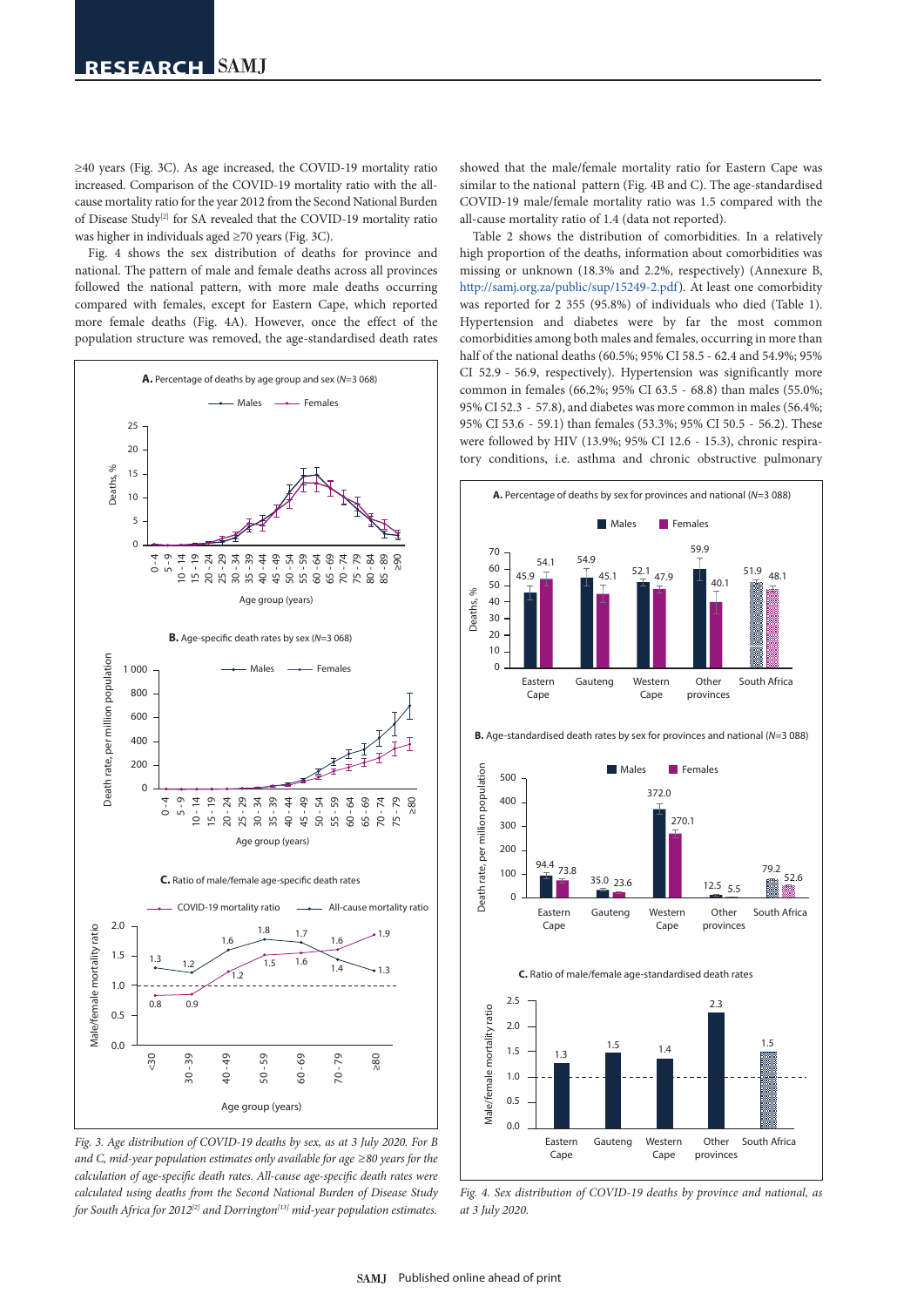| Table 2. Median age by comorbidity and prevalence of comorbidities by sex, age and province for COVID-19 deaths, as at 3 July 2020                                                                                                                                                                        |      |                                   |             |            |            |           |                             |             |            |            |           |             |              |         |
|-----------------------------------------------------------------------------------------------------------------------------------------------------------------------------------------------------------------------------------------------------------------------------------------------------------|------|-----------------------------------|-------------|------------|------------|-----------|-----------------------------|-------------|------------|------------|-----------|-------------|--------------|---------|
|                                                                                                                                                                                                                                                                                                           |      |                                   |             | Sex, %     |            |           | Broad age groups (years), % |             |            |            |           | Province, % |              |         |
|                                                                                                                                                                                                                                                                                                           |      |                                   |             |            |            |           |                             |             |            | Western    | Eastern   |             | <b>Other</b> |         |
|                                                                                                                                                                                                                                                                                                           |      | Total, % Age (years), median Male |             | Female     |            | &50       | $50 - 69$                   | $\geq 70$   |            | Cape       | Cape      | Gauteng     | provinces    |         |
| Comorbidities*                                                                                                                                                                                                                                                                                            |      | $(N=2457)$ (IQR) $(N=2447)$       | $(N=1 259)$ | $(N=1198)$ | $p$ -value | $(N=476)$ | $(N=1 270)$                 | $(N = 704)$ | $p$ -value | $(N=1587)$ | $(N=406)$ | $(N=312)$   | $(N=152)$    | p-value |
| Hypertension                                                                                                                                                                                                                                                                                              | 60.5 | $64(56 - 73)$                     | 55.0        | 66.2       | 0.001      | 34.2      | 64.3                        | 71.2        | 0.001      | 63.8       | 58.6      | 48.1        | 55.9         | 0.001   |
| Diabetes                                                                                                                                                                                                                                                                                                  | 54.9 | $61(54 - 70)$                     | 56.4        | 53.3       | 0.128      | 41.2      | 62.4                        | 50.4        | 0.001      | 60.3       | 51.0      | 36.9        | 46.1         | 0.001   |
| НN                                                                                                                                                                                                                                                                                                        | 13.9 | $51(41 - 59)$                     | 12.8        | 15.0       | 0.109      | 33.2      | 12.7                        | 3.1         | 0.001      | 16.3       | 6.9       | 11.9        | 11.2         | 0.001   |
| Asthma/COPD                                                                                                                                                                                                                                                                                               | 13.3 | $65(52 - 71)$                     | 12.7        | 13.9       | 0.369      | 9.7       | 12.8                        | 16.8        | 0.002      | 16.1       | 8.1       | 9.0         | 7.2          | 0.001   |
| Chronic kidney disease                                                                                                                                                                                                                                                                                    | 13.3 | $66.5(57 - 75)$                   | 12.3        | 14.3       | 0.152      | 6.6       | 12.6                        | 19.2        | 0.001      | 16.5       | 4.7       | 9.0         | 11.2         | 0.001   |
| Cardiovascular disease                                                                                                                                                                                                                                                                                    | 6.3  | $68.5(56 - 76)$                   | 6.2         | 6.3        | 0.879      | 4.4       | 5.0                         | 9.9         | &0.001     | 4.0        | 7.4       | 11.2        | 16.4         | &0.001  |
| Obesity                                                                                                                                                                                                                                                                                                   | 5.5  | $56.5(46.5 - 63)$                 | 5.2         | 5.9        | 0.408      | 9.5       | 5.8                         | 2.4         | 0.001      | 5.9        | 3.4       | 5.1         | 8.6          | 0.092   |
| Cancer                                                                                                                                                                                                                                                                                                    | 3.3  | $68.5(55 - 78)$                   | 3.8         | 2.8        | 0.142      | 2.7       | 2.5                         | 5.0         | 0.010      | 2.1        | 3.2       | 7.7         | 6.6          | 0.001   |
| TB current                                                                                                                                                                                                                                                                                                | 3.3  | $51(39 - 61.5)$                   |             | 2.5        | 0.041      | 7.8       | 2.6                         | 1.4         | 0.001      | 3.9        | 2.0       | 1.9         | 2.6          | 0.102   |
| Autoimmune disease                                                                                                                                                                                                                                                                                        | 0.1  | $59(51 - 76)$                     | $\Xi$       | 0.2        | 0.535      |           | 0.2                         | 0.1         | 0.695      | 0.2        |           |             |              | 0.649   |
| Other disease <sup>t</sup>                                                                                                                                                                                                                                                                                | 9.1  | $67(56 - 78)$                     | 8.7         | 9.5        | 0.459      | 7.6       | 6.8                         | 14.3        | 0.001      | 7.3        | 9.4       | 15.4        | 13.8         | 0.001   |
| No comorbidity                                                                                                                                                                                                                                                                                            | 4.2  | $56(45 - 65)$                     |             |            | 0.010      | 7.6       | 3.7                         | 2.6         | 0.001      | 0.7        | 10.8      | 11.5        | 7.2          | 0.001   |
| Other disease refers to external causes and medical conditions including mental illness (see Annexure A, http://samj.org.za/public/sup/15249-1.pdf).<br>IQR = interquartile range; COPD = chronic obstructive pulmonary disease; TB = tuberculosis.<br>One individual can have more than one comorbidity. |      |                                   |             |            |            |           |                             |             |            |            |           |             |              |         |

disease (13.3%; 95% CI 12.0 - 14.7) and chronic kidney disease (13.3%; 95% CI 12.0 - 14.7). Cardiovascular diseases were reported for 6.3% (95% CI 5.4 - 7.3), obesity for 5.5% (95% CI 4.7 - 6.5) and cancers for 3.3% (95% CI 2.7 - 4.1) of the deaths. Other diseases combined were reported for 9.1% (95% CI 8.0 - 10.3) of the deaths, and eight females were pregnant (data not reported). Current TB was reported in 3.3% (95% CI 2.6 - 4.0) of the deaths and differed significantly by sex, with 4.0% (95% CI 3.0 - 5.2) in males and 2.5% (95% CI 1.8 - 3.6) in females.

There is a strong age pattern in the reported comorbidities. The ranking of the five most common comorbidities reported for all ages differed when disaggregated by broad age group. HIV and TB were much higher among individuals aged <50 years (33.2%; 95% CI 29.1 - 37.6 and 7.8%; 95% CI 5.7 - 10.6, respectively), and chronic kidney disease was much higher in individuals aged ≥70 years (19.2%; 95% CI 16.4 - 22.3). Diabetes ranked highest among <50-year-olds (41.2%; 95% CI 36.9 - 45.7), followed by hypertension (34.2%; 95% CI 30.1 - 38.7) and HIV (33.2%; 95% CI 29.1 - 37.6). Hypertension ranked highest in both 50 - 69-year-olds (64.3%; 95% CI 61.7 - 66.9) and ≥70-year-olds (71.2%; 95% CI 67.7 - 74.4), followed by diabetes (62.4%; 95% CI 59.7 - 65.1 in 50 - 69-year-olds and 50.4%; 95% CI 46.7 - 54.1 in ≥70-year-olds).

Hypertension was the most common co- morbidity reported in Western Cape (63.8%; 95% CI 61.4 - 66.2), Eastern Cape (58.6%; 95% CI 53.8 - 63.3) and Gauteng (48.1%; 95% CI 42.6 - 53.6), followed by diabetes (Table 2). The comorbidity proportions were statistically significantly different across provinces. Differences were observed in the top five comorbidities across provinces; for example, Gauteng and Eastern Cape reported cardiovascular disease in their top five comorbidities. TB was more common in Western Cape than in the other provinces (3.9%; 95% CI 3.1 - 5.0). Of the 167 deaths in which previous TB was reported, 159 were from Western Cape (data not reported). The findings on comorbidities must be interpreted with caution, as the proportions could be influenced by the low proportion of deaths with no comorbidities, which in turn could be related to the high proportion of unknowns in the data.

Fig. 5 shows the number of comorbidities per individual where comorbidity information was available. Most individuals had either one comorbidity (37.3%; 95% CI 35.4 - 39.2) or two comorbidities reported (36.3%; 95% CI 34.4 - 38.2). Only 4.2% (95% CI 3.4 - 5.0) had no comorbidities. More than half (58.6%; 95% CI 56.6 - 60.5) of the individuals who died had two or more comorbidities.

Fig. 6 shows the overall pattern of comorbidities, showing how often each condition was reported. This includes multiple comorbidities for individuals with more than one comorbidity. Hypertension and diabetes accounted for >50% of the comorbidities reported for most provinces except North West and Mpumalanga.



*Fig. 5. Percentage of COVID-19 deaths by number of comorbidities reported, as at 3 July 2020 (*N*=2 457).*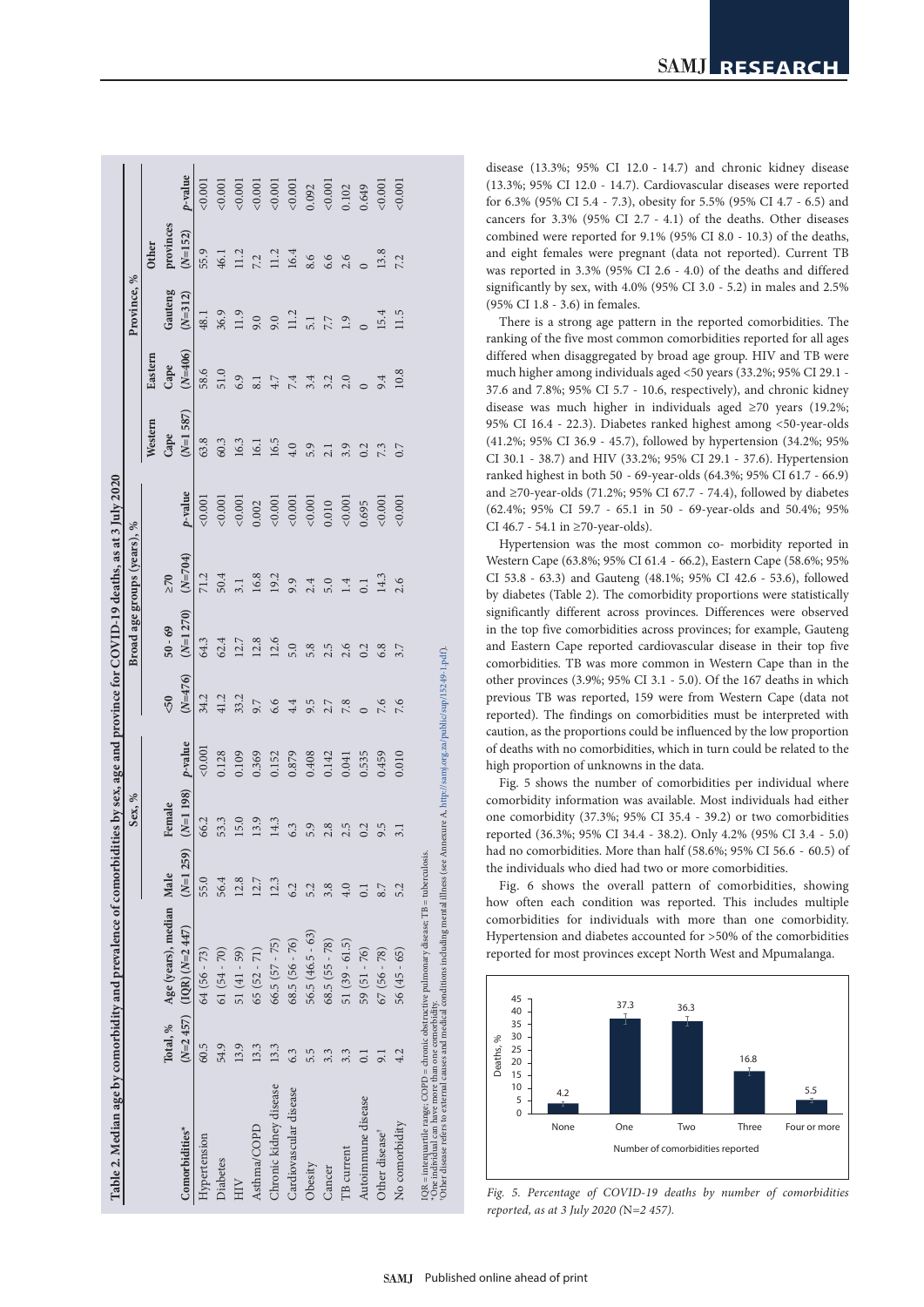Table 3 reports on the top ten combinations of comorbidities in individuals. For those reported to have a comorbidity, the combination of diabetes and hypertension (19.9%; 95% CI 18.3 - 21.6) was most common, followed by hypertension only (13.4%; 95% CI 12.1 - 14.8) and diabetes only (12.7%; 95% CI 11.5 - 14.1).

## **Discussion**

Even though SA is still in the early stages of the COVID-19 pandemic, it is important to track how the pandemic is progressing and understand the pattern of deaths as they unfold. The SA government's swift actions to set up a daily reporting of deaths to the NDoH has provided some understanding of the nature of the pandemic in SA.

Our analysis found that the various provinces in SA are at different stages of the COVID-19 pandemic, with Western Cape being at a much later stage than its counterparts, contributing to 65% of total deaths with a death rate of 324.4 deaths per million population, a rate that is five times higher than the national death rate of 64.5 deaths per million population. The number of deaths peaked at 55 - 59 years in Eastern Cape, 60 - 64 years in Western Cape and 75 - 79 years in Gauteng. Most deaths occurred in individuals aged ≥30 years, starting slightly younger than in other countries, which could be due to SA having a younger population; SA's median age is 27.6 years, compared with Italy with 47.3 years and Spain with 44.9 years.<sup>[14]</sup> As



*Fig. 6. Percentage of comorbidities by province for COVID-19 deaths, as at 3 July 2020.*

age increased, death rates increased. The age pattern observed for Eastern Cape is different where their number of deaths peaked at a younger age and no observable increase in death rates as age increases is difficult to explain and requires further investigation.

Our finding that males had higher death rates than females is similar to other countries.<sup>[15]</sup> However, the divergence of death rates between males and females as age increased was not observed in other countries. This could be indicative of the stage of the pandemic in SA. We found that the COVID-19 male/female mortality ratio of 1.5 for SA is similar to the all-cause male/female mortality ratio of 1.4 for our country for 2012.[2] The age pattern of SA's all-cause mortality ratio was similar to that observed in other countries where the male/ female gap for death rates becomes smaller after 69 years of age. The male-female gap for COVID-19 death rates became bigger after 69 years of age. The COVID-19 male/female mortality ratio observed for the provinces was similar to the national ratio.

For individuals where information was available, at least one comorbidity was reported for 2 355/2 457 (95.8%) of the individuals who died. More than half (58.6%) of the deaths occurred in individuals with two or more comorbidities. Hypertension and diabetes were the most common comorbidities in individuals who were reported to have died from COVID-19; this finding is similar to what was found in Europe.<sup>[16]</sup> Hypertension and diabetes were the most common comorbidities in individuals across provinces, and across the broad age bands  $\lt$  50 years, 50 - 59 years, 60 - 69 years and  $\geq$ 70 years, but the prevalence of these conditions increased significantly with age. Our findings that HIV and current TB were more common in <50-yearolds[17] and chronic kidney disease in  ${\ge}70$  -year-olds have been reported previously.[17,18] The top five comorbidities did differ by province. At the current stage of the COVID-19 pandemic, very few deaths have been reported in children.

From a health services perspective, our analysis showed that most individuals who died of COVID-19 presented with both hypertension and diabetes, followed by hypertension only and then diabetes only. This information is critical to identifying individuals who are at high risk of dying from COVID-19 and may indicate the importance of screening for and managing these conditions among people infected with SARS-CoV-2.

While a large proportion of South Africans have HIV, TB or both diseases, our analysis shows that these conditions were not the most common comorbidities in individuals who died from COVID-19.

| Table 5. Combinations of comorbidaties for COVID-19 deaths (18–4 555), as at 9 July 2020 |                  |      |                     |
|------------------------------------------------------------------------------------------|------------------|------|---------------------|
| Comorbidities*                                                                           | $\boldsymbol{n}$ | %    | $(95\% \text{ CI})$ |
| Diabetes and hypertension                                                                | 469              | 19.9 | $(18.3 - 21.6)$     |
| Hypertension only                                                                        | 315              | 13.4 | $(12.1 - 14.8)$     |
| Diabetes only                                                                            | 300              | 12.7 | $(11.5 - 14.1)$     |
| HIV only                                                                                 | 100              | 4.2  | $(3.5 - 5.1)$       |
| Diabetes and CKD and hypertension                                                        | 100              | 4.2  | $(3.5 - 5.1)$       |
| Asthma/COPD and diabetes and hypertension                                                | 58               | 2.5  | $(1.9 - 3.2)$       |
| Asthma/COPD only                                                                         | 52               | 2.2  | $(1.7 - 2.9)$       |
| CKD and hypertension                                                                     | 49               | 2.1  | $(1.6 - 2.7)$       |
| Other disease <sup>†</sup>                                                               | 44               | 1.9  | $(1.4 - 2.5)$       |
| Asthma/COPD and hypertension                                                             | 44               | 1.9  | $(1.4 - 2.5)$       |
| Diabetes and HIV                                                                         | 38               | 1.6  | $(1.2 - 2.2)$       |
| Hypertension and other disease <sup>†</sup>                                              | 37               | 1.6  | $(1.1 - 2.2)$       |
| Diabetes and HIV and hypertension                                                        | 35               | 1.5  | $(1.1 - 2.1)$       |
|                                                                                          |                  |      |                     |

**Table 3. Combinations of comorbidities for COVID-19 deaths (***N***=2 355), as at 3 July 2020**

CI = confidence interval; COPD = chronic obstructive pulmonary disease; CKD = chronic kidney disease.

\*One individual can have more than one comorbidity. † Other disease refers to external causes and medical conditions including mental illness (see Annexure A, [http://samj.org.za/public/sup/15249-1.pdf\)](http://samj.org.za/public/sup/15249-1.pdf).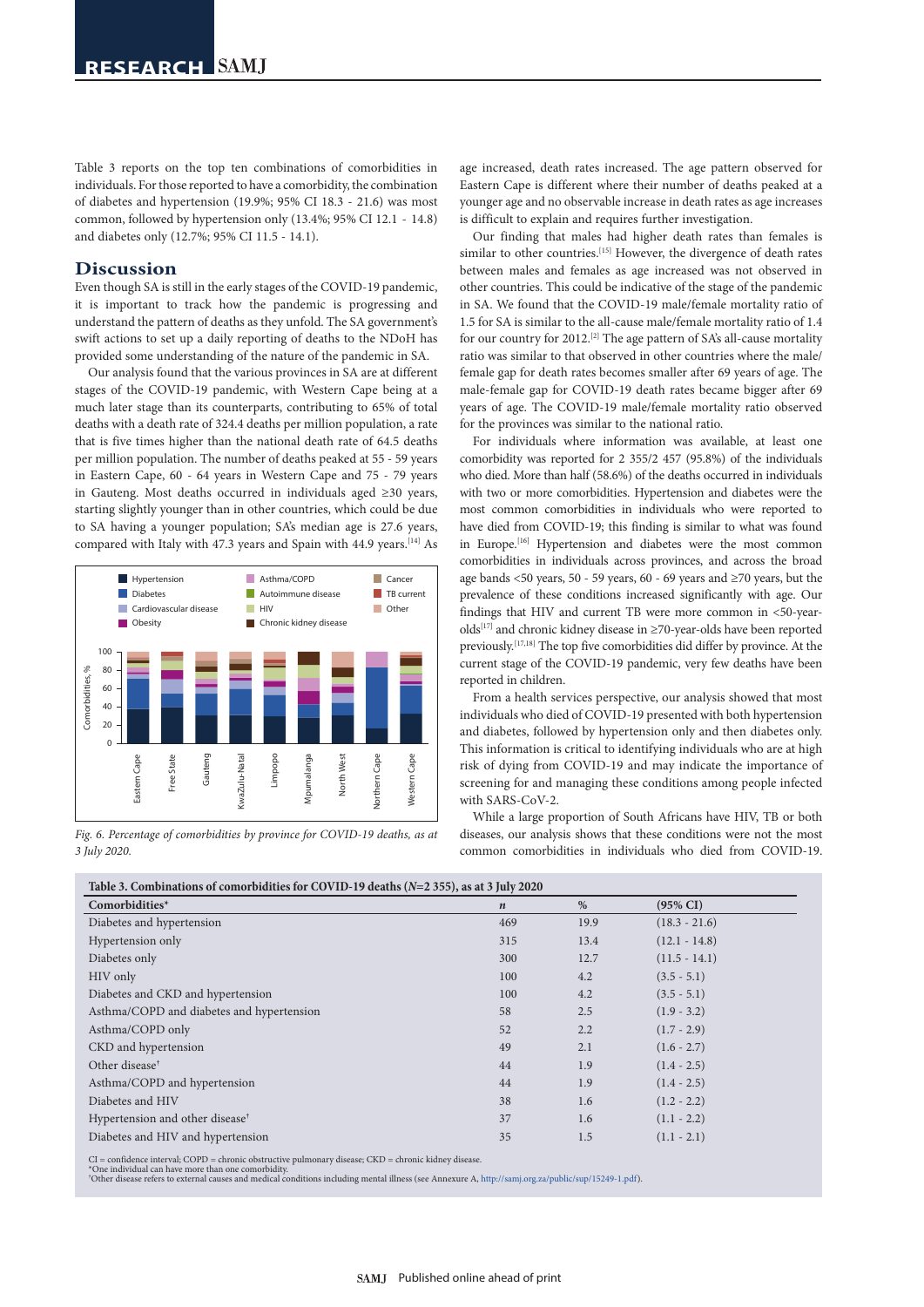However, as the number of deaths increases in the country, this pattern could change.

An analysis of Western Cape COVID-19 deaths by Boulle *et al*. [19] showed similar findings to our analysis for the province. They investigated 625 public sector COVID-19 deaths that occurred before 1 June 2020. Their study highlighted that HIV and TB should not be forgotten in the COVID-19 pandemic, as there was a 3.3 times increased risk of dying from COVID-19 in individuals with TB and a 2 times increased risk of dying in individuals with HIV, when adjusted for age and sex.[19] That said, their study found that the risk of dying from COVID-19 was also higher in individuals with hypertension (2.2 times) and diabetes (ranging from 6.1 to 12.9 times higher depending on the level of glucose control), when adjusted for age and sex.<sup>[19]</sup>

#### **Study limitations**

The study findings reflect the data that were provided and have limitations. Many provinces did not provide information on the dates of COVID-19 tests and the dates on which the results were received. It was therefore not possible to distinguish between a confirmed and probable COVID-19 death.<sup>[20]</sup> It was also unclear whether the data reported on comorbidities are complete, i.e. whether all the comorbidities have been reported, and whether missing data means no comorbidities in the individuals or this was just not reported. Furthermore, the impact of the inconsistent reporting of information across provinces and the completeness of reporting has not been investigated.

Bradshaw *et al.*<sup>[21]</sup> have shown, using deaths data from the Department of Home Affairs, that more deaths are being reported during the period of the pandemic compared with previous years, which could be attributed directly or indirectly to COVID-19. Their numbers are much higher than those reported in this study. This could be due to more individuals dying at home from COVID-19 and being missed in our analysis, or dying from other conditions at home because they are afraid to attend a health facility. The differences in the number of deaths require further investigation.

# **Conclusions**

Our study provides important epidemiological information on the pattern of the current state of COVID-19 mortality in SA that, even though it is not perfect, can be used by the SA government to identify high-risk individuals. Differential patterns of COVID-19 deaths by sex, age, comorbidities and provinces point to the need for targeted and localised interventions. That said, individuals with hypertension and diabetes should be given careful attention during the COVID-19 pandemic across SA.

Furthermore, data collection for COVID-19 needs to be standardised across provinces, and systems to verify the completeness and accuracy of the data should be put in place to ensure better reporting of information on COVID-19 deaths. The timeliness of the availability of cause of death information needs to be addressed. Firstly, SA's NDoH should have access to the cause of death information at the time of death registration in order to monitor epidemics more accurately. Secondly, efforts should be made to expedite the flow and processing of cause of death information between the SA's National Department of Home Affairs and the national statistics office, Statistics South

Africa. Doing this will have long-term benefits beyond the COVID-19 pandemic.

#### **Declaration.** None.

**Acknowledgements.** We acknowledge all the healthcare workers who collated the deaths data from the various provinces.

**Author contributions.** All authors contributed to the analysis, interpretation of findings and finalising the manuscript.

**Funding.** This work was funded by the South African Medical Research Council.

**Conflicts of interest.** None.

- 1. Hofman K, Madhi S. The unanticipated costs of COVID-19 to South Africa's quadruple disease
- burden. S Afr Med J 2020;110(8):698-699. <https://doi.org/10.7196/SAMJ.2020.v110i8.15125> 2. Pillay-van Wyk V, Msemburi W, Laubscher R, et al. Mortality trends and differentials in South Africa from 1997 to 2012: Second National Burden of Disease Study. Lancet Glob Health 2016;4(9):e642-e653. [https://doi.org/10.1016/S2214-109X\(16\)30113-9](https://doi.org/10.1016/S2214-109X(16)30113-9)
- 3. World Health Organization. Timeline of WHO's response to COVID-19. [https://www.who.int/](https://www.who.int/news-room/detail/29-06-2020-covidtimeline) [news-room/detail/29-06-2020-covidtimeline](https://www.who.int/news-room/detail/29-06-2020-covidtimeline) (accessed 11 August 2020).
- 4. National Institute for Communicable Diseases. First case of COVID-19 announced an update. 5 March 2020. <https://www.nicd.ac.za/first-case-of-covid-19-announced-an-update/> (accessed 19 September 2020).
- 5. World Health Organization. WHO Director-General's opening remarks at the media briefing on COVID-19 11 March 2020. 11 March 2020. [https://www.who.int/dg/speeches/detail/](https://www.who.int/dg/speeches/detail/who-director-general-s-opening-remarks-at-the-media-briefing-on-covid-19---11-march-2020) [who-director-general-s-opening-remarks-at-the-media-briefing-on-covid-19---11-march-2020](https://www.who.int/dg/speeches/detail/who-director-general-s-opening-remarks-at-the-media-briefing-on-covid-19---11-march-2020) (accessed 11 August 2020).
- 6. National Department of Health, South Africa. Minister Zweli Mkhize confirms first deaths due to Coronavirus COVID-19. 27 March 2020. [https://www.gov.za/speeches/minister-zweli-mkhize-](https://www.gov.za/speeches/minister-zweli-mkhize-confirms-first-deaths-due-coronavirus-covid-19-27-mar-2020-0000)[confirms-first-deaths-due-coronavirus-covid-19-27-mar-2020-0000](https://www.gov.za/speeches/minister-zweli-mkhize-confirms-first-deaths-due-coronavirus-covid-19-27-mar-2020-0000) (accessed 28 July 2020).
- 7. National Department of Health, South Africa. Minister Zweli Mkhize confirms total of 5 350 cases of Coronavirus COVID-19. 29 April 2020. [https://www.gov.za/speeches/minister-zweli-mkhize-](https://www.gov.za/speeches/minister-zweli-mkhize-confirms-total-5-350-cases-coronavirus-covid-19-29-apr-2020-0000)[confirms-total-5-350-cases-coronavirus-covid-19-29-apr-2020-0000](https://www.gov.za/speeches/minister-zweli-mkhize-confirms-total-5-350-cases-coronavirus-covid-19-29-apr-2020-0000) (accessed 28 July 2020).
- 8. National Department of Health, South Africa. Minister Zweli Mkhize confirms total of 32 683 cases of Coronavirus COVID-19. 31 May 2020. [https://www.gov.za/speeches/minister-zweli-mkhizi-](https://www.gov.za/speeches/minister-zweli-mkhizi-confirms-total-32-683-cases-coronavirus-covid-19-31-may-2020-0000)
- [confirms-total-32-683-cases-coronavirus-covid-19-31-may-2020-0000](https://www.gov.za/speeches/minister-zweli-mkhizi-confirms-total-32-683-cases-coronavirus-covid-19-31-may-2020-0000) (accessed 28 July 2020). 9. National Department of Health, South Africa. Minister Zweli Mkhize confirms total of 151 209 cases of Coronavirus COVID-19. 30 June 2020. [https://www.gov.za/speeches/minister-zweli-mkhize-](https://www.gov.za/speeches/minister-zweli-mkhize-confirms-total-151-209-cases-coronavirus-covid-19-30-jun-2020-0000)[confirms-total-151-209-cases-coronavirus-covid-19-30-jun-2020-0000](https://www.gov.za/speeches/minister-zweli-mkhize-confirms-total-151-209-cases-coronavirus-covid-19-30-jun-2020-0000) (accessed 28 July 2020)
- 10. Keyfitz N. Sampling variance of standardized mortality rates. Hum Biol 1966;38(3):309-317. 11. Johnson LF, Dorrington RE. Thembisa version 4.2: A Model for Evaluating the Impact of HIV/AIDS in South Africa. Cape Town: University of Cape Town, 2019. https://www.thembisa.org [filedl/Thembisa4\\_2report](https://www.thembisa.org/content/filedl/Thembisa4_2report) (accessed 11 August 2020).
- 12. Ahmad OB, Boschi Pinto C, Lopez AD. Age standardization of rates: A new WHO standard. GPE Discussion Paper Series: No 31. 2001:10-12.<https://www.who.int/healthinfo/paper31.pdf> (accessed 11 August 2020).
- 13. Dorrington R. Alternative South African Mid-year Estimates, 2013. Cape Town: Centre for Actuarial<br>Research University of Cape Town. 2013. https://www.commerce.uct.ac.22/Research Unite/CARE/ Research, University of Cape Town, 2013. https://www.comm [Monographs/Monographs/Mono13.pdf](https://www.commerce.uct.ac.za/Research_Units/CARE/Monographs/Monographs/Mono13.pdf) (accessed 11 August 2020).
- 14. United Nations, Department of Economic and Social Affairs. World Population Prospects 2019, online edition. 2019. <https://population.un.org/wpp/> (accessed 11 August 2020).
- 15. Ng J, Bakrania K, Russell R, Falkous C. COVID-19 mortality rates by age and gender: Why is the disease killing more men than women? RGA, 3 July 2020. [https://www.rgare.com/docs/default-source/](https://www.rgare.com/docs/default-source/knowledge-center-articles/covid-19-case-fatality_agegender.pdf?sfvrsn=5806a7ea_2) [knowledge-center-articles/covid-19-case-fatality\\_agegender.pdf?sfvrsn=5806a7ea\\_2](https://www.rgare.com/docs/default-source/knowledge-center-articles/covid-19-case-fatality_agegender.pdf?sfvrsn=5806a7ea_2) (accessed 11 August 2020).
- 16. Gold MS, Sehayek D, Gabrielli S, et al. COVID-19 and comorbidities: A systematic review and meta-analysis. Postgrad Med 2020:1-7. <https://doi.org/10.1080/00325481.2020.1786964>
- 17. Western Cape Government. Analysis in comorbidities in adult COVID-19 deaths. 2020. [https://www.](https://www.westerncape.gov.za/gc-news/147/54748) [westerncape.gov.za/gc-news/147/54748](https://www.westerncape.gov.za/gc-news/147/54748) (accessed 28 July 2020).
- 18. Guan W-J, Liang W-H, Zhao Y, et al. Comorbidity and its impact on 1590 patients with Covid-19 in China: A nationwide analysis. Eur Respir J 2020;55(5):2000547. [https://doi.](https://doi.org/10.1183/13993003.00547-2020) [org/10.1183/13993003.00547-2020](https://doi.org/10.1183/13993003.00547-2020)
- 19. Boulle A, Davies MA, Hussey H, et al. Risk factors for COVID-19 death in a population cohort study from the Western Cape Province, South Africa [published online ahead of print, 29 August<br>2020]. Clin Infect Dis 2020;ciaal 198. https://doi.org/10.1093/cid/ciaal 198<br>20. Groenewald P, Awotiwon O, Hanmer L, Bradshaw D
- in the COVID-19 era. S Afr Med J 2020;110(8):721-723. [https://doi.org/10.7196/SAMJ.2020.](https://doi.org/10.7196/SAMJ.2020.v110i8.15114) [v110i8.15114](https://doi.org/10.7196/SAMJ.2020.v110i8.15114)
- 21. Bradshaw D, Laubscher R, Dorrington R, Groenewald P, Moultrie T. Report on weekly deaths in South Africa: 1 January - 14 July 2020 (week 28). Cape Town: South African Medical Research Council, 2020. [https://www.samrc.ac.za/sites/default/files/files/2020-07-22/WeeklyDeaths14July2020\\_0.pdf](https://www.samrc.ac.za/sites/default/files/files/2020-07-22/WeeklyDeaths14July2020_0.pdf) (accessed 28 July 2020).

*Accepted 18 September 2020.*